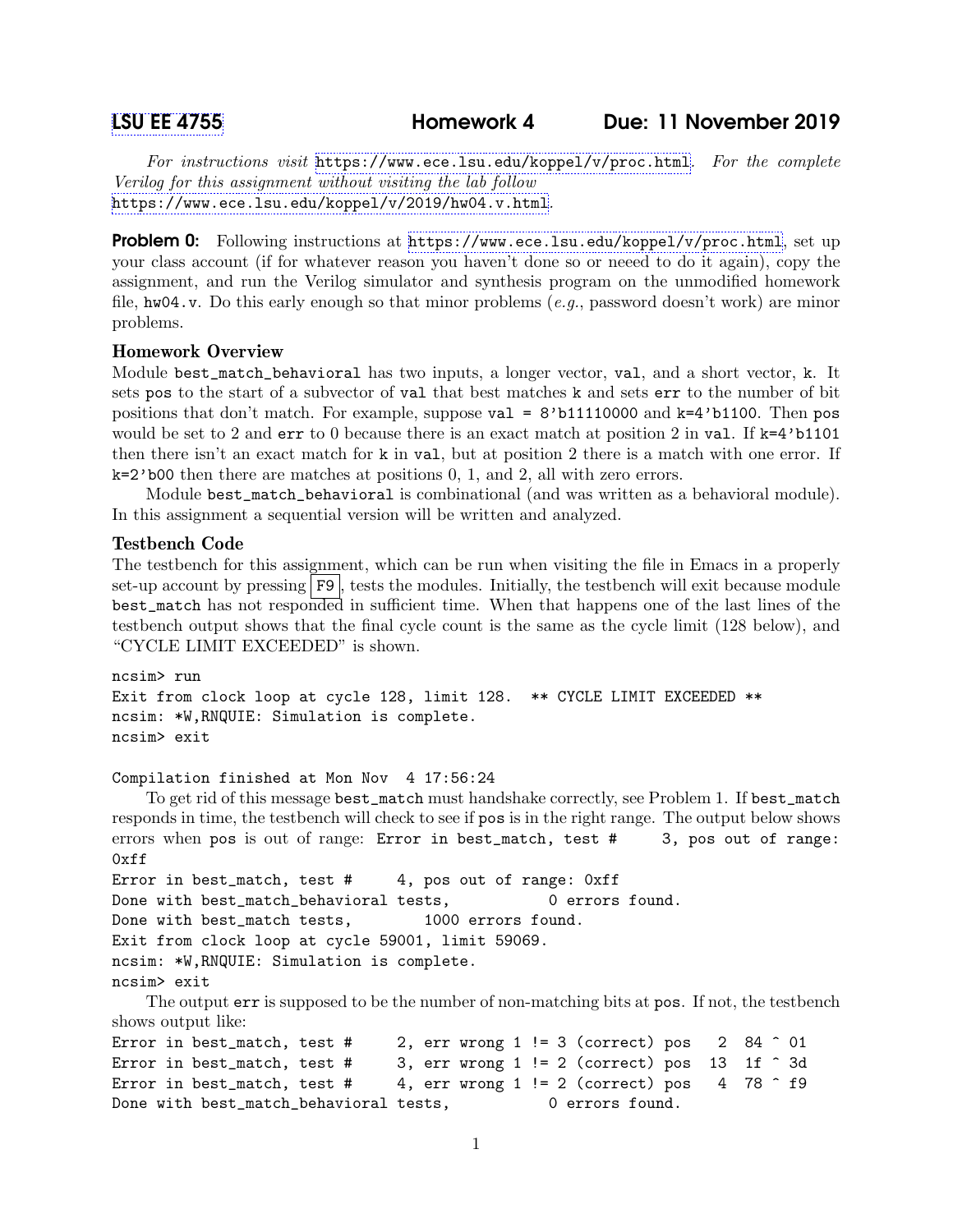Done with best\_match tests, 972 errors found. Exit from clock loop at cycle 59001, limit 59069. ncsim: \*W,RNQUIE: Simulation is complete. ncsim> exit

For test  $# 4$ , the testbench reports that  $err$  was 1 but should have been 2. The line also shows that pos was set to 4, and that val at that position was 78 (in hexadecimal) and that k=f9.

The testbench also checks whether the err returned is the minimum error for that value of val and k.

The testbench prints the details of the first few errors it finds. A grand total is printed at the end, see the transcript above.

Use Simvision to debug your modules. Feel free to modify the testbench so that it presents inputs that facilitate debugging.

#### Synthesis

The synthesis script, syn.tcl, will synthesize best\_match\_behavioral (for reference) and best\_match (your solution). Each module will be synthesized at three widths, and with two delay targets, an easy 90 ns and a un-achievable 0.1 ns. If a module doesn't synthesize −.001 s is shown for its delay. The script is run using the shell command genus -files syn.tcl, which invokes Cadence Genus. If you would like to synthesize additional modules or sizes edit syn.tcl near the bottom.

The synthesis script shows area (cost), delay, and the delay target in a neat table. Additional output of the synthesis program is written to file spew-file.log.

**Problem 1:** Complete module best\_match so that it computes the best match sequentially as described below. In addition to val and k, the module has 1-bit inputs start and clk and 1-bit output ready.

Handshaking works as follows: When start=1 at a positive edge the module should set ready to zero. It should then start scanning for the best match, checking one shifted position per cycle. The maximum number of cycles needed should be wv-wk plus one or two more needed for handshaking. (The testbench will wait 2\*wv cycles before giving up.) The module should set err and pos to their correct values and ready to 1.

The inputs, val and k will be held steady at least until ready is set to 1.

The module must use the pop (population) module (in  $h\text{w04.}v$ ) to compute possible values for err. That is, don't use something like the b loop in best\_match\_behavioral to accumulate the sum e. Instead compute the XOR of the appropriate bit range and provide that to the pop module as an input.

For maximum credit avoid the use of large (such as wv-input) multiplexors in your design, or the use of a non-constant shifter.

The module must be synthesizable and correct.

The behavioral best match module is shown below for reference.

#### module best\_match\_behavioral

```
#( int wv = 32, int wk = 10, int wvb = \csc(vv), int wkb = \csc(vx) )
 ( output logic [wvb:1] pos, // Position of best match.
   output logic [wkb:1] err, // Number of non-matching bits.
   input uwire [{\tt wv-1:0}] val, input uwire [{\tt wk-1:0}] k );
```
always\_comb begin

automatic int best\_err =  $wk + 1$ ; automatic int best\_pos =  $-1$ ;